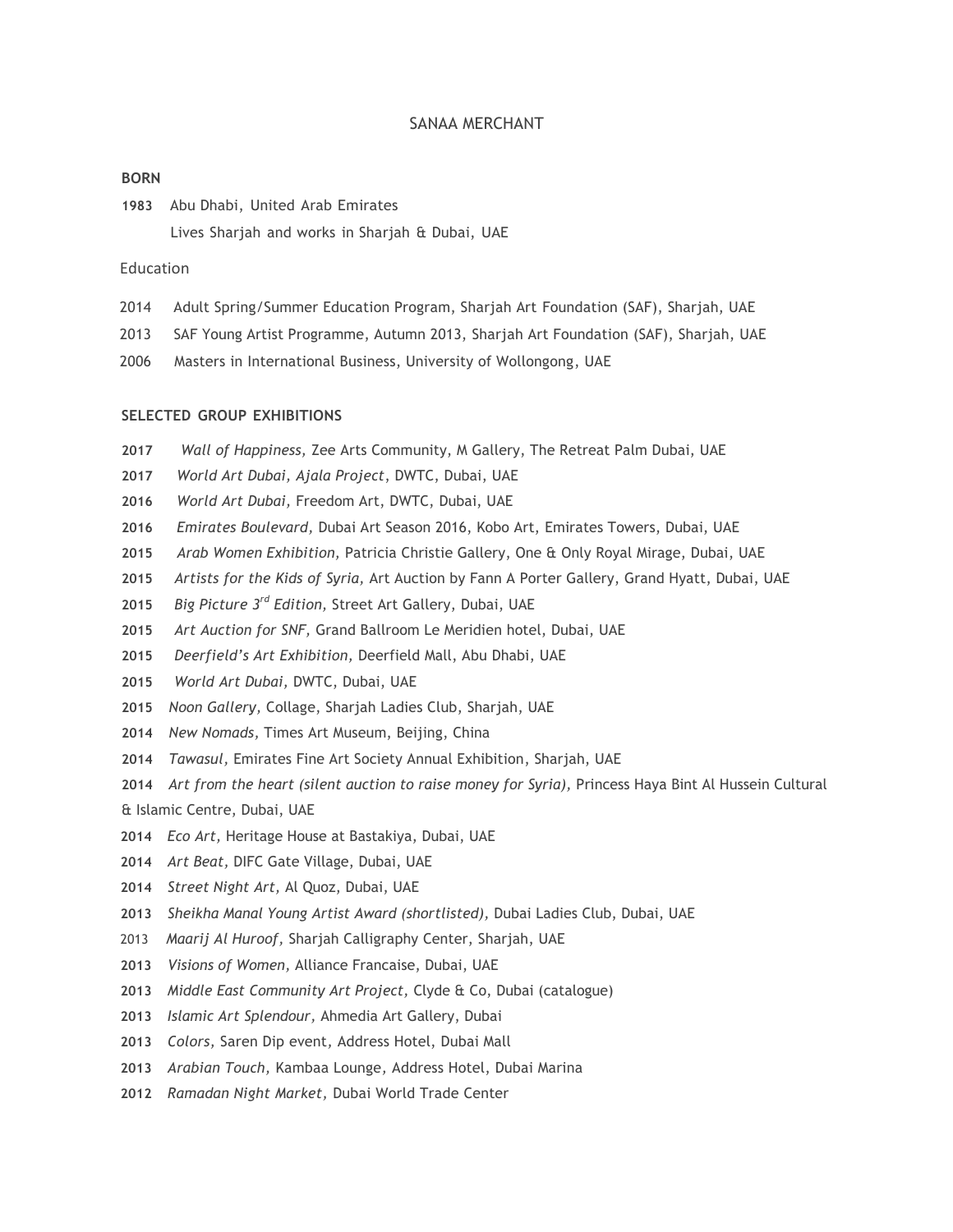- **2011** *Arabian Colors,* Kambaa Lounge*,* Address Hotel, Dubai Marina *Visions of The World,* Sharjah Arts Institute, Sharjah, UAE (catalogue)
- **2010** Print Sale, DUCTAC, Mall of Emirates, Dubai, UAE *Bastakia Art Fair organized by The Dubai Cultural Council,* Dubai, UAE
- **2009** *Tales,* Very Special Art Center, Sharjah, UAE (catalogue)
- **2007** Burjuman, Dubai, UAE Ghazal Mall, Dubai, UAE
- **2006** *Students show,* University of Sharjah, Sharjah, UAE
- **2005** Burjuman, Dubai, UAE *Summer Salon, Gallery 76, Dubai, UAE S. African Pavilion during DSF,* Global Village, Dubai, UAE 2004 *Graduation displays*, University of Wollongong, Dubai, UAE
- **2003** Mercato, Dubai, UAE *Students Exhibition, Sharjah Ladies Club, Sharjah, UAE*
- **2001** *Students Exhibition, Sharjah Ladies Club, Sharjah, UAE*
- **2000** *Untitled,* Dawn Gallery, Ajman Kempinksi Hotel, Ajman, UAE

# **BIBLIOGRAPHY**

- **2017** *Touch & Go,* Time Out, Gulf Today, October 5
- **2004** *Talent of Week,* Campus Journal, June 2004
- **2006** Gulf News Tabloid, Summer Spending, June 2006

# **ONLINE PUBLICATIONS & FEATURED WEBSITES**

*Works by Sanaa Merchant,* Works presented by Peter Gressman of Art Forum UAE*, Since* 2008, <http://www.artforumuae.de/artist-gallery/works-by-sanaa-marchant/> *Art Feature: Sanaa,* Design Gourmade by blogger Arni Nauleau, August 2012 *Looking up,* Brownbook Magazine, August 2012, <http://www.brownbook.me/looking-up/> *Featured Artist,* Kobo Art, since 2012, <http://www.koboart.com/artists.html> *Inside the studio of Sanaa Merchant,* Kobo Art, July 16, [http://www.koboart.com/inside-the-studio-](http://www.koboart.com/inside-the-studio-of-sanaa-merchant/)

# [of-sanaa-merchant/](http://www.koboart.com/inside-the-studio-of-sanaa-merchant/)

*Featured Artist,* Freedom Art, since 2015, [http://www.freedomart.com](http://www.freedomart.com/)

# **EXHIBITIONS ORGANIZED**

- 2017 Noon Art Award, Huwiyyati Sharjah Ladies Club
- 2017 Thoughts, Artist Sanaa Al Jefout, Noon Art Gallery, Sharjah Ladies Club
- 2016 Identity, Student Exhibition at Collage Talent Center, Sharjah Ladies Club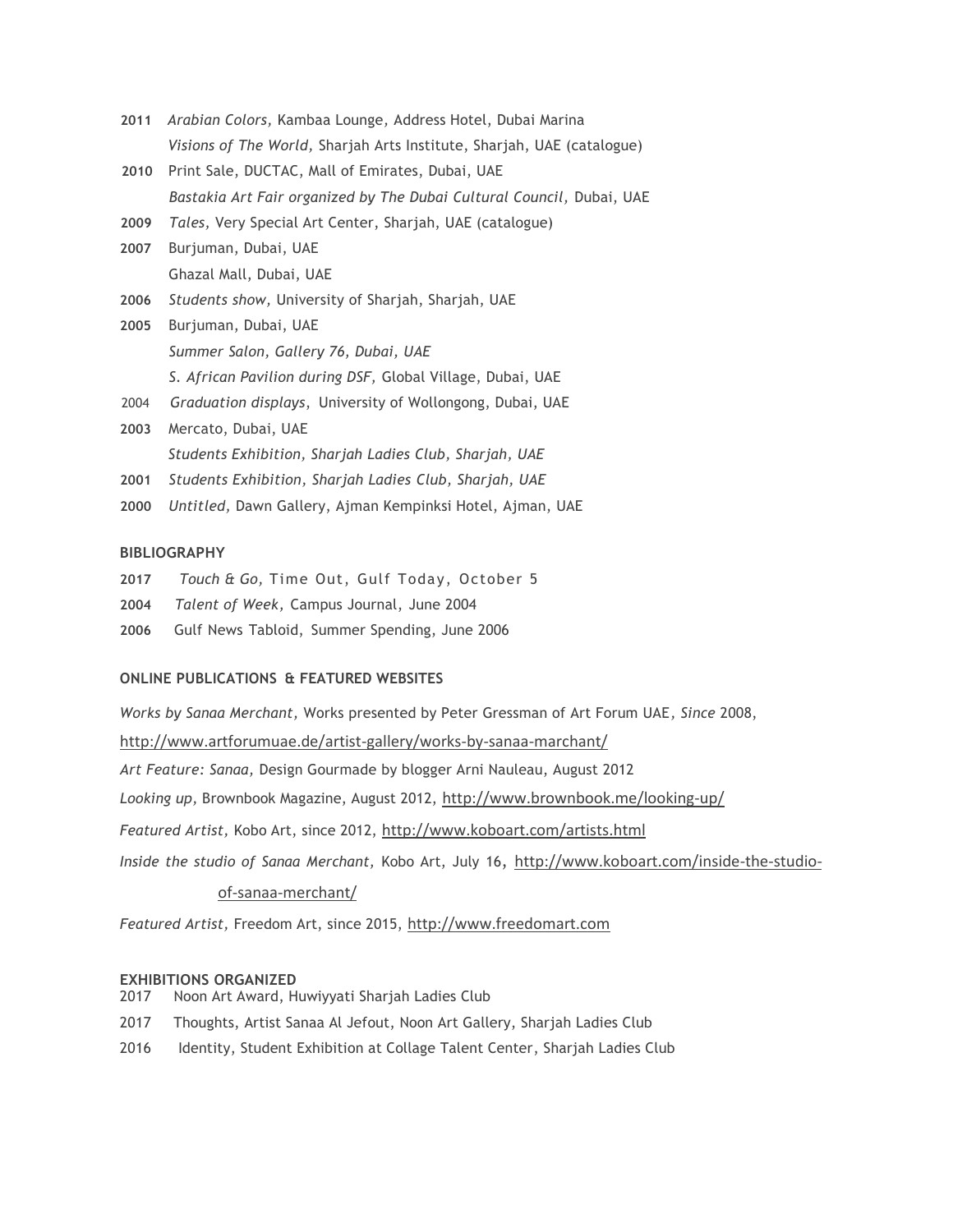## **COMMUNITY PROJECTS**

|      | 2016 Atelier Picasso, The Senses            |
|------|---------------------------------------------|
| 2016 | Dubai Art Symposium, Rashid Disabled Center |

#### **TEACHINGS**

- 2017 Workshop Instructor, Jam Jar, Al Quoz
- 2017 Workshop Instructor, Creativa, Business Bay
- 2017 Workshop Instructor, Ajala Project, Impact Hub Dubai (ongoing)
- 2015 Workshop Instructor, Collage Talent Center (SLC) (ongoing)
- 2013 Workshop Instructor, Maraya Art Center (Qanat Al Qasba) (ongoing)
- 2013 Part time workshops, Collage center, Sharjah Ladies Club (ongoing)

### **AFFILIATIONS**

- **2103** Member, Kobo Art: Online Art Gallery , Dubai, UAE.
- **2013** Member, Emirates Fine Art Society, Sharjah, UAE.
- **2000** Member, Dubai International Art Center, Dubai, UAE.

## **AWARDS**

**2008** 4  $4<sup>th</sup>$  Prize winner "Spirit of Ramadan" contest, Dubai Culture & Arts Authority, August 2013

#### **WORSKHOPS/CERTIFICATES/ACCOMPLISHMENTS**

- 2017 Noon Art Award, Sharjah Ladies Club
- 2017 Irthi Seminar, 23-24 May in association with Craft Council UK at Sheraton Sharjah
- 2017 Durar Creative Initiative, 16-17 May, 1971 Design Space, UAE
- 2014 Adult Spring/Summer Education Program, Sharjah Art Foundation (SAF), Sharjah, UAE
- 2013 SAF Young Artist Programme, Autumn 2013, Sharjah Art Foundation (SAF), Sharjah, UAE
- 2013 Contemporary Art Appreciation Programme (CAAP), Sharjah Art Foundation (SAF), Sharjah, UAE
- **2013** Adult Summer Education Program, Sharjah Art Foundation (SAF), Sharjah, UAE
- 2012 Sharjah Calligraphy Institute
- 2011 Sharjah Art Institute
- **2013** Public Seminars, Campus Art Dubai, Dubai, UAE
- **2010** Certificate from Very Special Arts

#### **COMMISIONS & CLIENTS**

Norton Rose, Dubai, UAE Kempinksi Hotel, Bahrain Forsan Hotel, Abu Dhabi, UAE